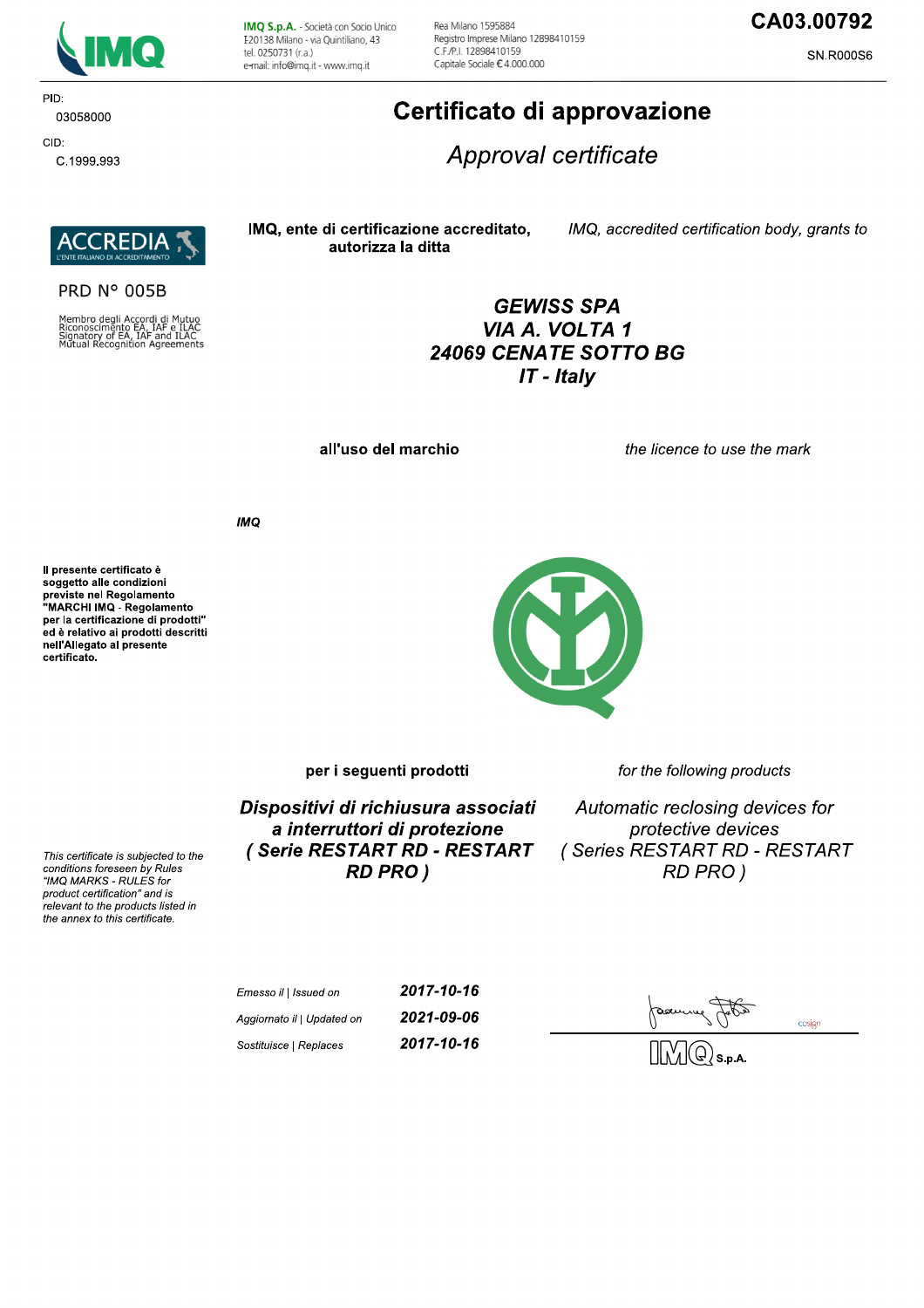

IMQ S.p.A. - Società con Socio Unico 120138 Milano - via Quintiliano, 43 tel. 0250731 (r.a.) e-mail: info@img.it - www.img.it

Rea Milano 1595884 Registro Imprese Milano 12898410159 C F /P | 12898410159 Capitale Sociale €4.000.000

**SN.R000S6** 

Allegato - Certificato di approvazione **Annex - Approval certificate** 

Emesso il | Issued on 2017-10-16 Aggiornato il | Updated on 2021-09-06 Sostituisce | Replaces 2017-10-16

## **Prodotto | Product**

# Dispositivi di richiusura associati a interruttori di protezione Automatic reclosing devices for protective devices

#### **Concessionario | Licence Holder**

**GEWISS SPA** VIA A. VOLTA 1 24069 CENATE SOTTO BG IT - Italy

## **Marchio | Mark**



 $IMO$ 

# **Costruito a | Manufactured at**

99000646

Copia del presente certificato deve essere conservata presso i luoghi di produzione sopra elencati.

Copy of this certificate must be available at the manufacturing places listed above

**Standards / Technical specifications** 

#### Norme / Specifiche tecniche

Prodotto/i conforme/i alle Norme/Specifiche tecniche:

 $FN$  63024:2018 Prodotti conformi agli obiettivi di sicurezza della Direttiva B.T. 2014/35/UE (Allegato I).

Product/s complying to Standards/Technical specifications: EN 63024:2018

Products meeting the safety objectives of Low Voltage Directive 2014/35/EU (Annex I).

## **Rapporti | Test Reports**

PB21-0062903-01

# **Caratteristiche tecniche | Technical characteristics**

**RESTART RD - RESTART RD PRO** Serie | Series Tipo di interruttore di protezione associato | Associate MPD interruttore differenziale senza sganciatore di sovracorrente / RCCB Resistenza di funzionamento verso terra | Operating 16 kOhm resistance to earth Tensione/frequenza nominale | Rated voltage/rated frequency 230 V / 50 Hz Numero massimo di richiusure | Max number of reclosing  $\mathbf{3}$ Interblocco tra organo di manovra e sistema di attivazione | con interblocco / with interlock Interlock between operating means and enabling system Tipo di assemblaggio | Type of assembling assemblato in fabbrica / assembled in factory Tipo di installazione | Type of installation quadro di distribuzione / panel board type

# Articoli (con dettagli) | Articles (with details)

AR ROOSOK

Marca | Trade mark GEWISS Riferimento di tipo | Type reference GWD4817R Tensione nominale | Rated voltage 230 V Tipo di condizione dopo il guasto | Type of condition after **bloccato / blocked** fault Caratteristiche dell'interruttore di protezione associato | 2P: 230 V: 25 A 0.03 A: A Ratings of the associated MPD